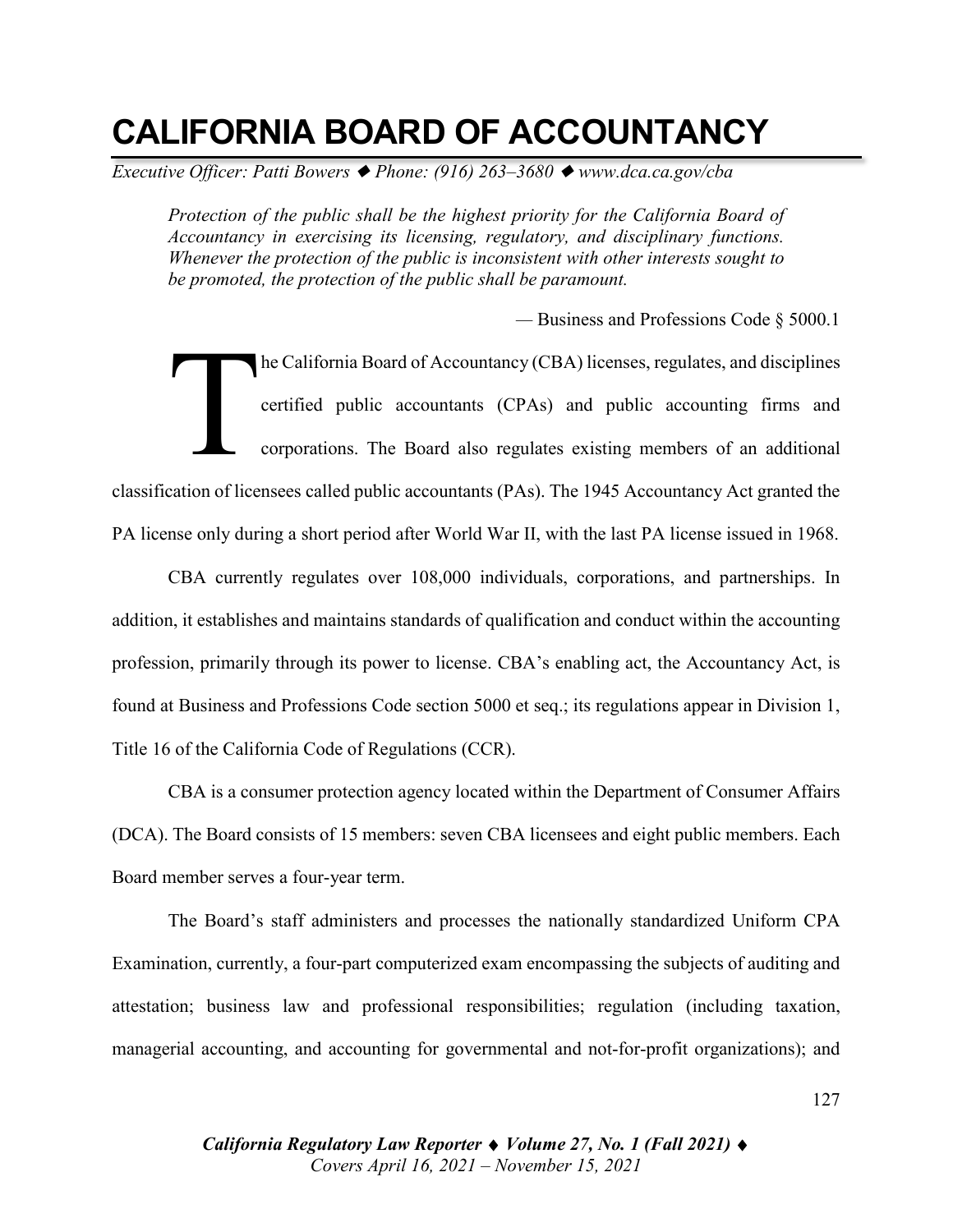financial accounting and reporting (business enterprises). In order to be licensed, an applicant must complete 150 hours of college-level education, including substantial units in accounting, businessrelated subjects, and ethics. Applicants must also complete twelve months of general accounting experience and successfully pass all parts of the Uniform CPA Exam.

The operations of the Board are conducted through various advisory committees and, for specific projects, task forces which sunset at project completion. The Board's major advisory committees, which are legislatively established, include the following:

- The Qualifications Committee (QC), authorized in Business and Professions Code section 5023, consists of non-Board member CPAs who review applicants' experience to determine whether the applicants' experience complies with the requirements in Business and Professions Code section 5093 and section 12, Title 16 of the CCR.
- The Enforcement Advisory Committee (EAC), authorized in Business and Professions Code section 5020, consists of up to 13 non-Board member CPAs who provide technical assistance to the Board's enforcement program by conducting investigations or hearings against licensees and making recommendations to the enforcement program and the Executive Officer.
- The Peer Review Oversight Committee (PROC), created in Business and Professions Code section 5076.1, consists of up to seven CPAs appointed by the Board and oversees the Board's peer review requirement that is mandatory for licensees who perform attest engagements. The PROC is responsible for ensuring that peer review providers administer peer reviews in accordance with the standards set forth in section 48, Title 16 of the CCR. At this writing, there are two Governor-appointed licensee vacancies on the Board.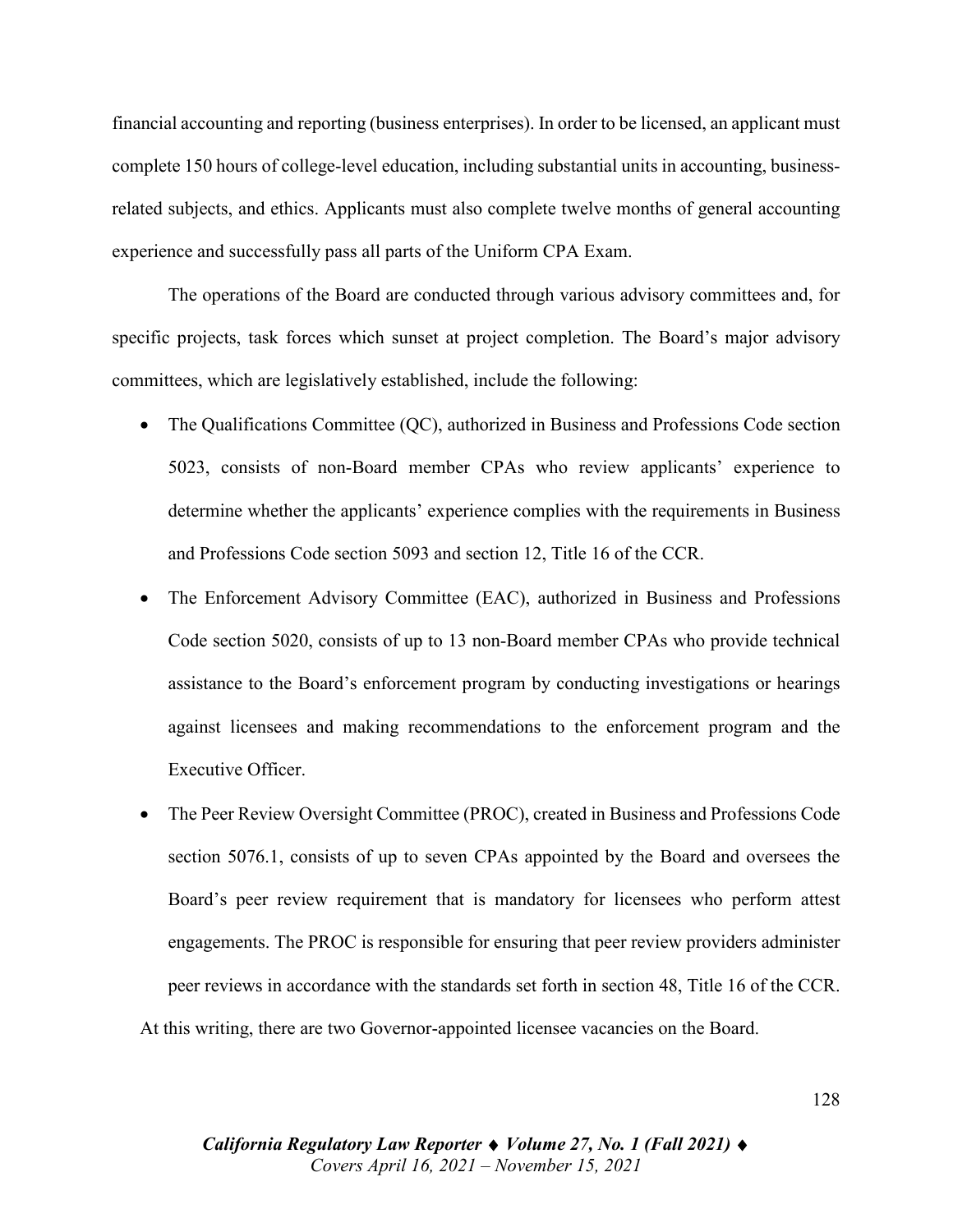### HIGHLIGHTS

### Board Proposes Rulemaking Regarding the Sale, Transfer, or Discontinuance of a Licensee's Practice

On July 30, 2021, CBA published [notice](https://perma.cc/BFM4-RNHN) of its intent to add sections 54.3 and 54.4, Title 16 of the CCR, to protect client confidentiality in the sale, transfer, or discontinuance of a licensee's practice. In its [Initial Statement of Reasons,](https://perma.cc/8FS3-D4V5) CBA explained the proposed regulations constitute the Board's efforts to implement the American Institute of Certified Public Accountants (AICPA) Professional Ethics Executive Committee's (PEEC) revised interpretations of the AICPA Code of Professional Conduct.

The initial statement of reasons expands on the relevant interpretations of the AICPA Code of Professional Conduct. The interpretations recommend that CPA members submit a written request to each client who is subject to the sale or transfer of a licensee's practice, asking for the client's consent to transfer the client's files to the other firm. Members are further encouraged to retain evidence of the client's consent. Proposed section 54.3 would mirror the interpretation's recommendation and require licensees to mail and retain a copy of the written notice regarding the sale or transfer of a licensee's practice and retain any documentation indicating the client's consent or objection for a specified period of time. If a member is unable to contact the client, the interpretation recommends that those client's files remain confidential and follow either the firm's record retention policy or an applicable state law or regulation, whichever lasts longer. Proposed section 54.3 would require the licensee to retain the client files and records for a specified period and establish an appropriate method of disposal once the record retention period concludes.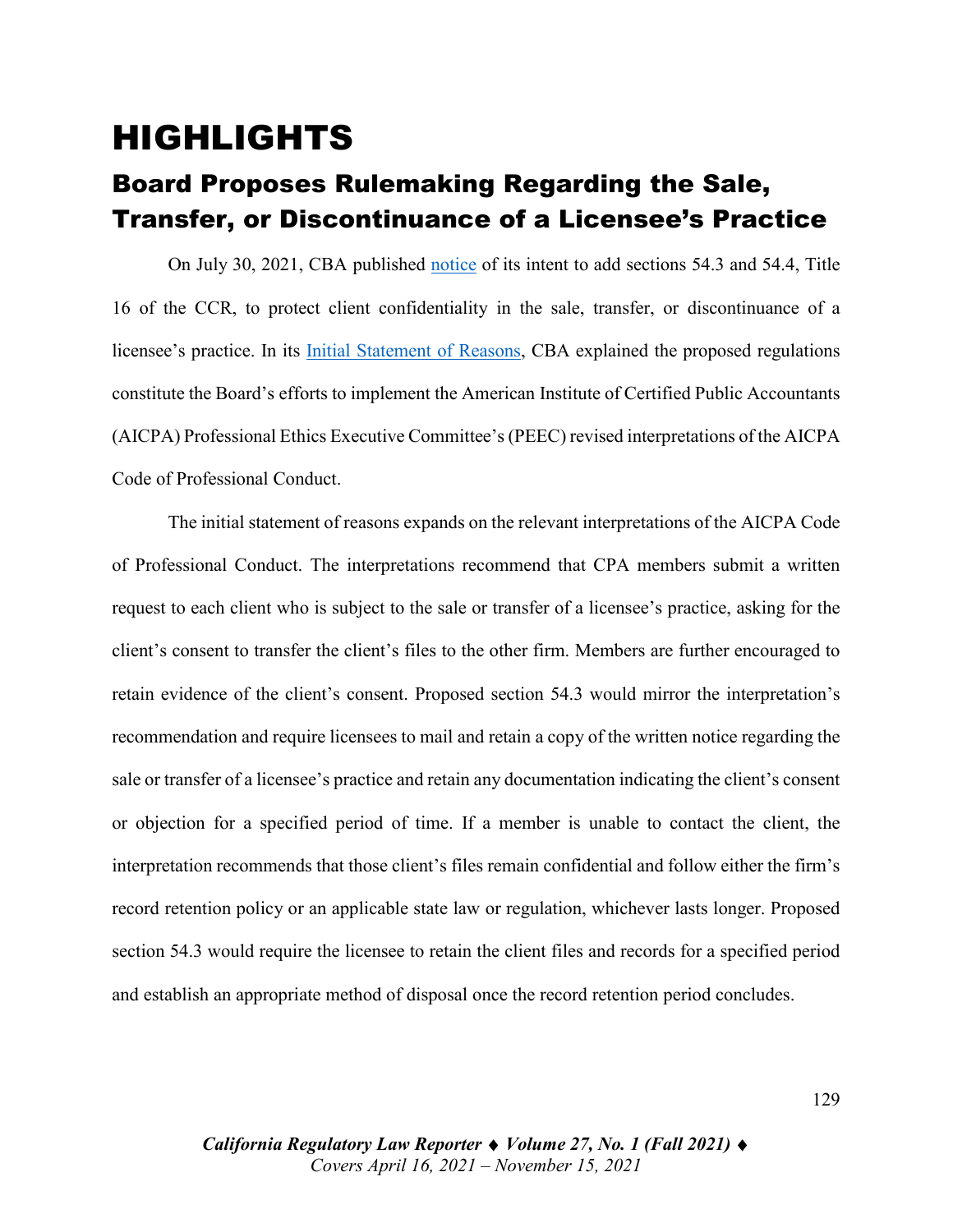The AICPA interpretation further recommends that a member who discontinued the practice and did not sell or transfer the practice notify each of the member's clients. Proposed section 54.4 would require licensees to notify the client and specifies how to do so. According to the initial statement of reasons, anticipated benefits from these added sections include established procedures for licensees to follow when selling or transferring their practice in order to protect the confidential information of affected consumers. In addition, the proposed sections create requirements for the handling of client records and their disposal, which further enhances consumer protection.

On September 16, 2021, the CBA held a public hearing on the proposed regulations described above. A [transcript](https://perma.cc/84WM-9ELM) of the hearing appears on CBA's website and indicates that no public comments were received at the hearing. At the September 23, 2021 Board [meeting](https://www.youtube.com/watch?v=iujCx_U32qw) [see [Agenda](https://perma.cc/4AZ6-653D)  [Item II.G.](https://perma.cc/4AZ6-653D) and [Attachment 5\]](https://drive.google.com/file/d/1-I_3shb_3HygZzf7rBfO4qtOwKILTLEJ/view?usp=sharing), Deanne Pearce (Assistant Executive Officer) explained that due to the nature of the proposals, all licensees receive notice of the proposed changes and have an opportunity to be heard. Therefore, a [second public hearing](https://perma.cc/6VV9-VHWM) is scheduled for January 6, 2022.

#### Board Publishes Notice of Rulemaking Proposal to Increase Fees

On July 2, 2021, the Board published [notice](https://perma.cc/K3X5-YJCJ) of its intent to amend section 70, Title 16 of the CCR, to increase the Board's fee for an initial permit to practice public accountancy as a partnership, corporation, or CPA as set forth in the [proposed language.](https://perma.cc/9AG8-QTB3) In addition, the Board proposes to increase the fee for renewal of a permit to practice as a partnership, corporation, public accountant, or CPA. According to the [initial statement of reasons,](https://perma.cc/M5DV-DJ5F) the proposed revisions will "increase fee levels to their statutory cap and are anticipated to generate approximately \$1.53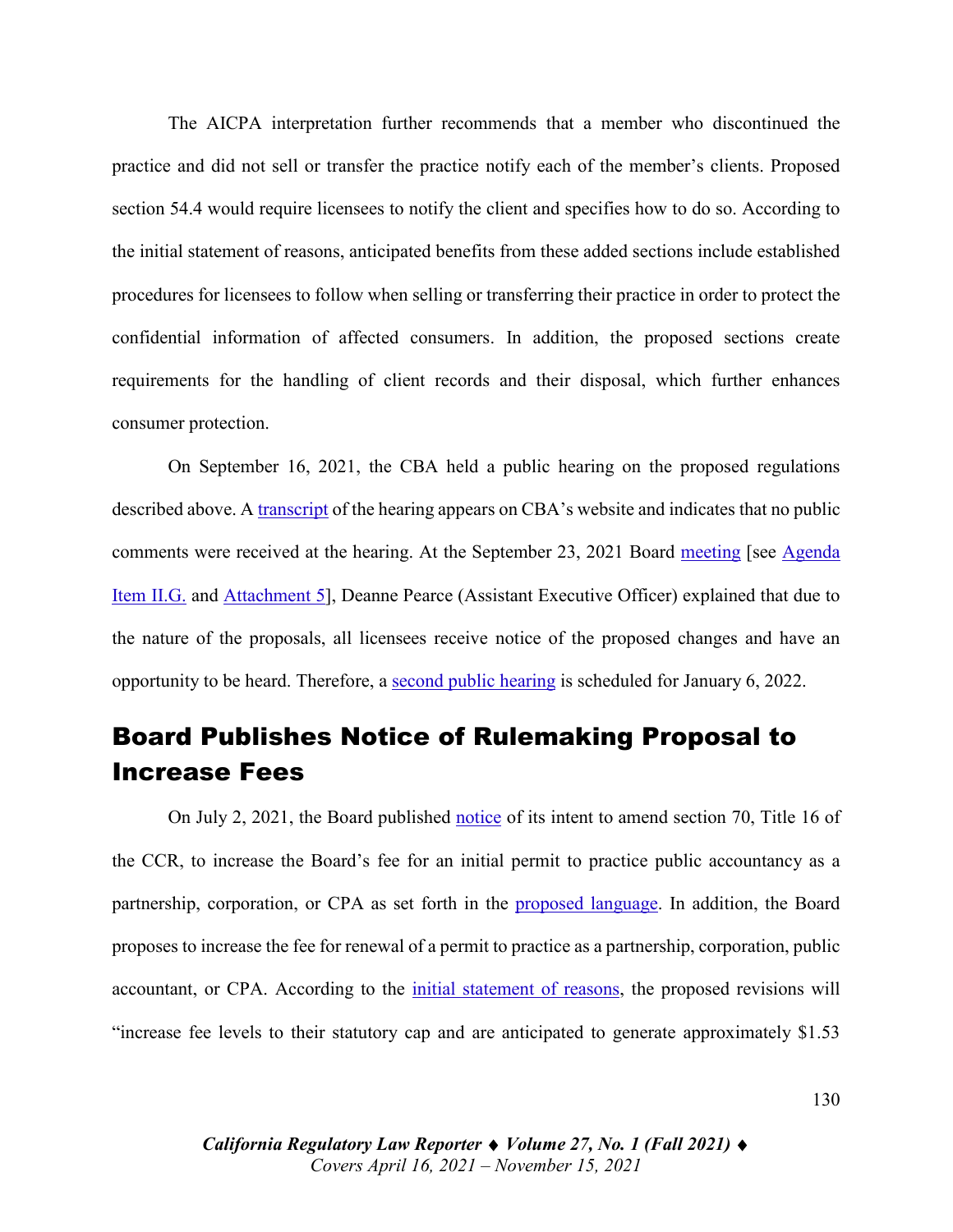million annually." The initial statement of reasons further states that fee increases are necessary "to ensure the CBA maintains sufficient financial resources to continue these functions essential to consumer protection."

According to the initial statement of reasons, the proposed regulations address a structural imbalance where authorized expenditures are greater than projected revenues. This imbalance is reducing the fund balance reserve and creating insufficient resources to enable the CBA to carry out its consumer protection mandate. CBA proposes to increase the fee for the initial permit to practice as a partnership, corporation, or certified public accountant from the current rate of \$120 to the statutory maximum of \$280 and to align the regulations to reflect this increase. Similarly, CBA proposes to increase the fee for renewal of a permit to practice as a partnership, corporation, public accountant, or certified public accountant from the current rate of \$120 to the statutory maximum of \$280.

The 45-day public comment period for this rulemaking action ended August 17, 2021, and a public hearing was held on August 18, 2021.

At its September 24, 2021, WebEx [meeting](https://perma.cc/Q6ZV-D2K5) [Agenda item XI.A.], the Board considered and rejected the one public comment received. The Board voted to adopt the proposed amendments. At this writing, the proposed rulemaking package awaits Office of Administrative Law (OAL) approval.

#### CBA Sponsored Bill, AB 298 (Irwin) Becomes Law

[AB 298 \(Irwin\),](https://leginfo.legislature.ca.gov/faces/billNavClient.xhtml?bill_id=202120220AB298) as amended June 17, 2021, amends sections 5007, 5070, 5070.5, and 5094.3, and adds sections 5009.5 and 5093.5 to the Business and Professions Code to implement CBA's legislative proposals for 2021. Section 5007 allows the Board's secretary-treasurer to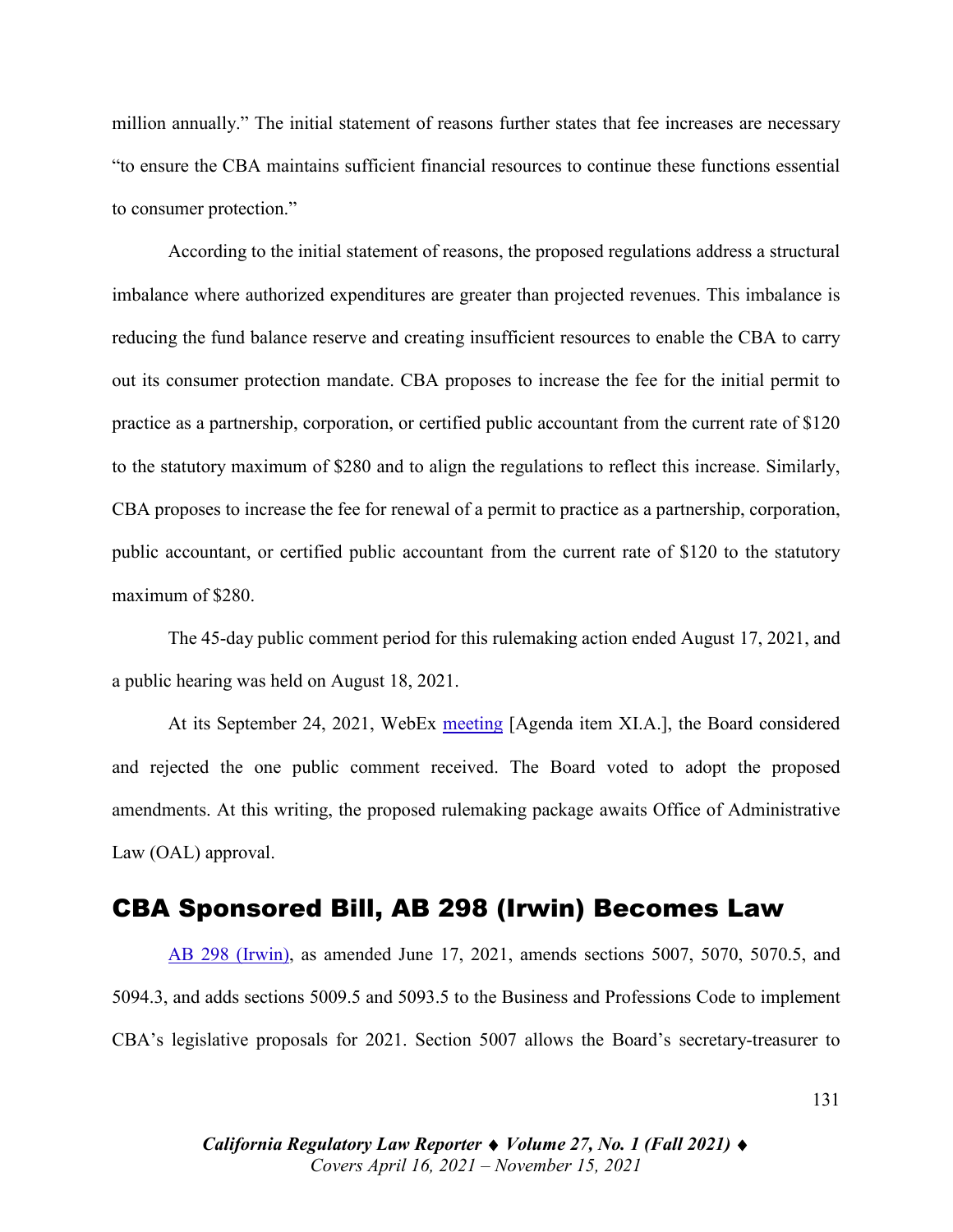preside at Board meetings in the absence of the vice president and president and permits the president to designate a board member to preside at a meeting in which the secretary-treasurer is also absent. Section 5070 requires that permits to engage in public accountancy be issued by the Board only to holders of the certificate of certified public accountant issued under the chapter and to other persons who, upon application approval by the Board, are registered with the Board. Section 5070.5 clarifies the term of expiration of a permit and the renewal process, and section 5094.3 clarifies that the ethics education requirement for applicants may be fulfilled with coursework related to auditing and fraud.

Section 5009.5 adds that CBA applicant and licensee email addresses are confidential and are not to be considered a public record subject to disclosure pursuant to a California Public Records Act request, or posted on the internet pursuant to section 27 of the Business and Professions Code unless required by court order. Section 5093.5 allows admission of applicants to the CBA exam prior to completing the education requirements for licensure if the applicant is enrolled in a degree-granting university, college, or institution of learning and is within 180 days of completing the educational requirements. The amendment also requires applicants to provide the Board with satisfactory evidence of completion within 240 days of submitting the application.

According to the author, AB 298 furthers the CBA's consumer protection mission by: 1) streamlining the process for applicants to complete the Uniform Certified Public Accountant Exam; 2) supporting the Board's authority to conduct its board meetings; 3) clarifying the privacy of the Board's licensee and applicant email addresses; and 4) adding coursework in fraud and auditing as allowable to meet the ethics education requirement.

Governor Newsom signed AB 298 on September 24, 2021 (Chapter 300, Statutes of 2021).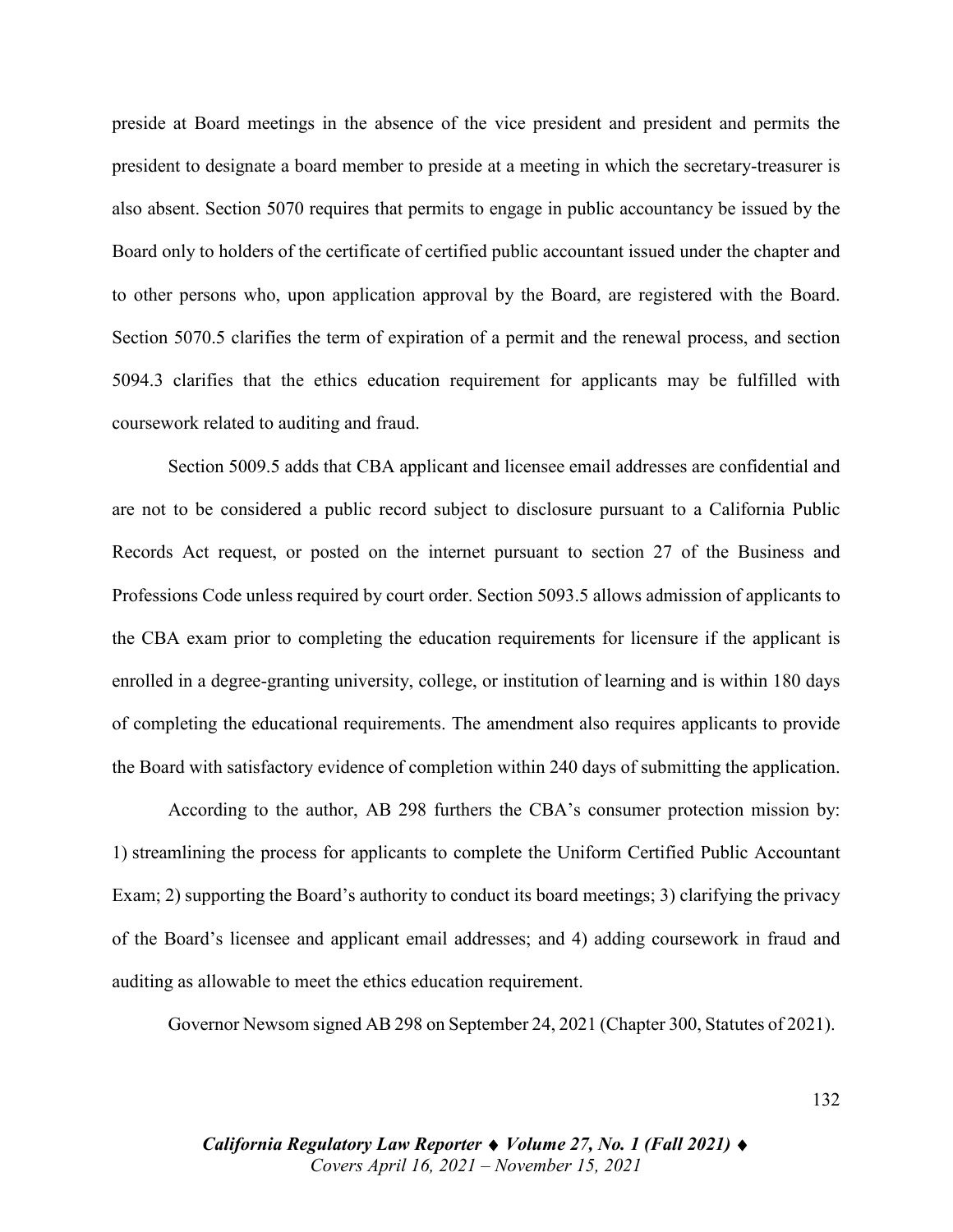# MAJOR PUBLICATIONS

The following reports have been published by or about CBA during this reporting period: • *[Summer 2021 Update Newsletter](https://perma.cc/2B4C-5SSM) - Issue No. 93*, California Board of Accountancy (provides an overview of CBA's law and regulation changes, CBA and Committee meetings, new CBA programs, and topical information about enforcement, examination, licensure, and continuing education issues).

### RULEMAKING

The following is a status update on recent rulemaking proceedings initiated by CBA:

**Practice Privilege Notification Form:** On May 3, 2021, the public comment period expired on CBA's proposal to add subsection (e) to section 19, Title 16 of the CCR, which requires individuals exercising the practice privilege to submit the Practice Privilege Notification and Agreement Form to CBA, and brings CBA into compliance with section 5096.22 of the Business and Professions Code. *[see [26:2 CRLR 122\]](https://digital.sandiego.edu/cgi/viewcontent.cgi?article=3093&context=crlr)* At this writing, the proposed regulation is under review by OAL.

• **Fee Increase**: On July 2, 2021, the Board published [notice](https://perma.cc/K3X5-YJCJ) of its intent to amend section 70, Title 16 of the CCR to increase its fee for an initial permit or renewal to practice public accountancy as a partnership, corporation, or certified public accountant to the statutory maximum of \$280. At its September 24, 2021, WebEx [meeting](https://perma.cc/Q6ZV-D2K5) [Agenda item XI.A.], the Board voted to adopt the proposed amendments. At this writing, the proposal is under review by OAL (see HIGHLIGHTS).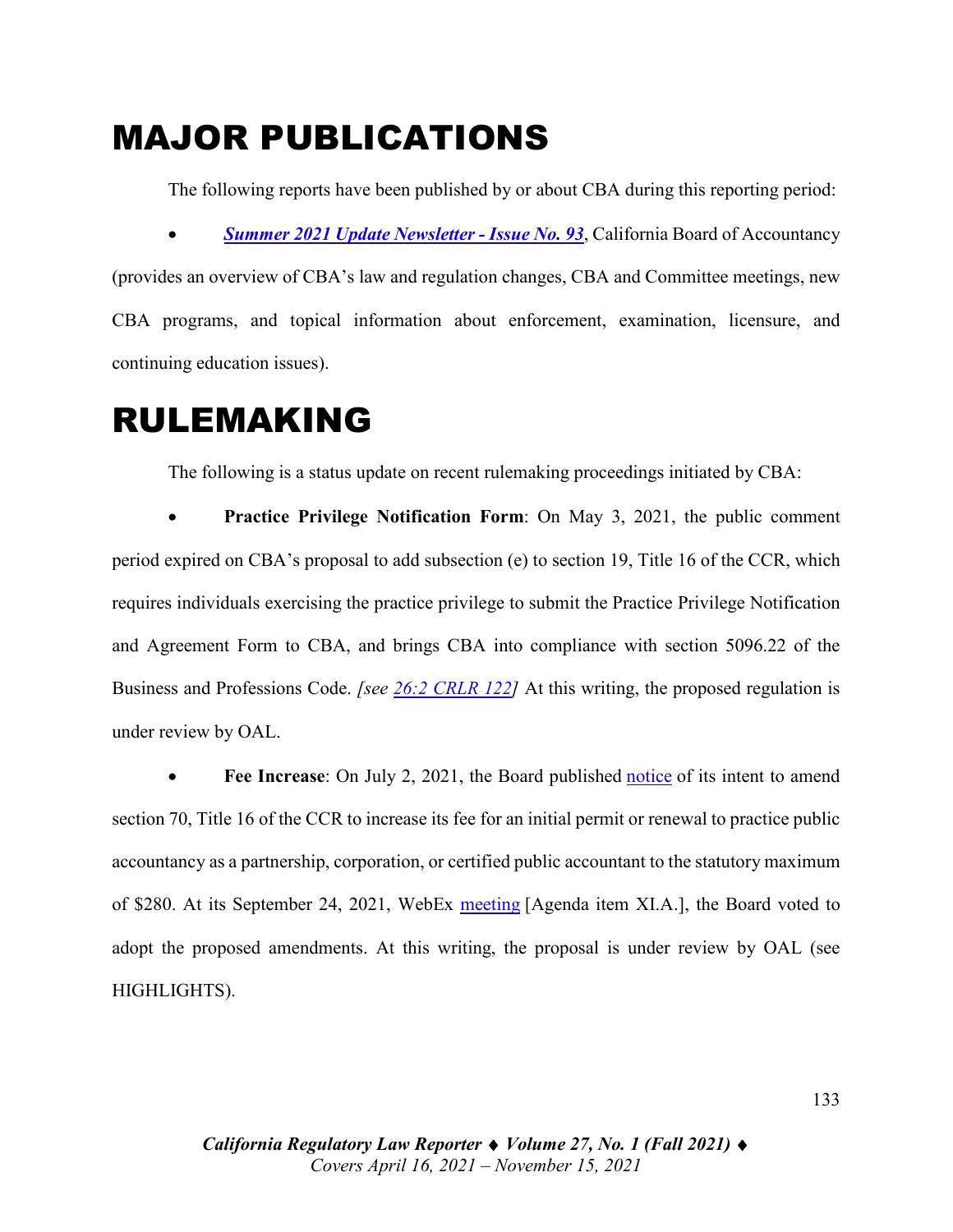• **Sale, Transfer, and Discontinuance of a Licensee's Practice**: On July 30, 2021, CBA published [notice](https://perma.cc/BFM4-RNHN) of its intent to add sections 54.3 and 54.4, Title 16 of the CCR to protect client confidentiality in the sale, transfer, or discontinuance of a licensee's practice. At its September 23, 2021 Board [meeting](https://perma.cc/2RW3-GSLE) [see [Agenda Item II.G.](https://perma.cc/4AZ6-653D) and [Attachment 5\]](https://drive.google.com/file/d/1gUigxqzbMlRFO6rE9cLwEF_oD1wnliOz/view?usp=sharing), Deanne Pearce (Assistant Executive Officer) explained that due to the nature of the proposals, all licensees must receive notice of the proposed changes, so a second public hearing is required. The [second public](https://perma.cc/6VV9-VHWM)  [hearing](https://perma.cc/6VV9-VHWM) is scheduled for January 6, 2022 (see HIGHLIGHTS).

• **Attest Experience Form**: On October 26, 2021, OAL [approved](https://perma.cc/S57M-RF4H) CBA's proposed amendments to section 12.5, Title 16 of the CCR, which updates and improves the Certificate of Attest Experience forms used to document an applicant's experience requirements. The Board initially published [notice](https://perma.cc/HD66-A7JV) of its proposal on March 19, 2021. *[\[see 26:2 CRLR 122\]](https://digital.sandiego.edu/cgi/viewcontent.cgi?article=3093&context=crlr)* This regulatory action becomes effective January 1, 2022.

• **Definition of Satisfactory Evidence for Educational Requirements**: On November 12, 2021, CBA published [notice](https://perma.cc/N3Q5-S6VN) of its intent to amend section 2.8, Title 16 of the CCR, as set forth in the [proposed language.](https://perma.cc/25N3-4ZUH) The proposed amendment would allow for applicants to obtain and submit certified transcripts directly to the CBA and would allow educational institutions to submit transcripts electronically. According to the [initial statement of reasons,](https://perma.cc/7ATZ-T297) this proposal is designed to streamline how the Board receives certified transcripts and may assist in decreasing the timeframe for processing the CPA Exam and CPA licensure applications. The 45-day public comment period expires on December 28, 2021, and a public hearing is set for the same date.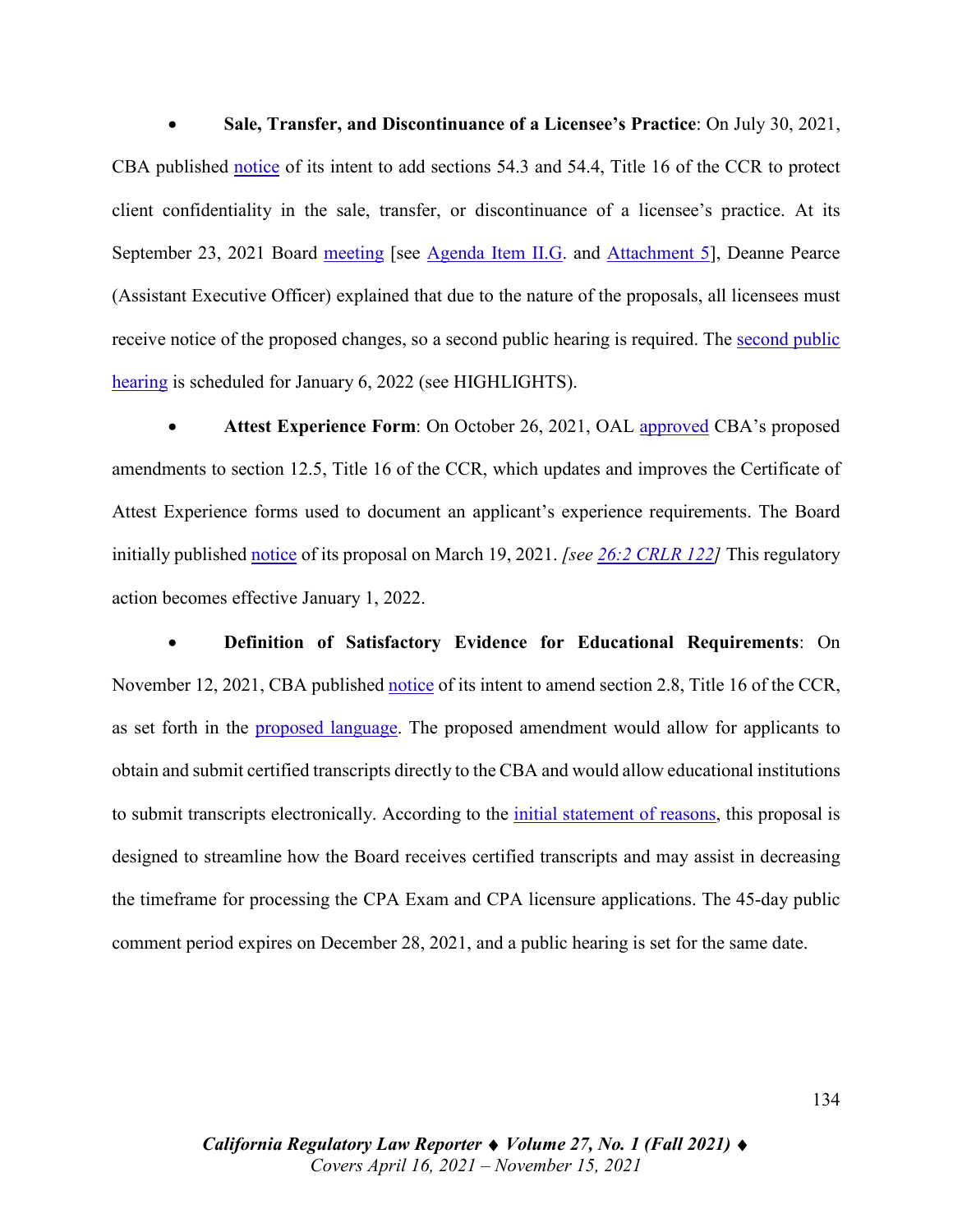## LEGISLATION

• **[AB 298 \(Irwin\)](https://leginfo.legislature.ca.gov/faces/billNavClient.xhtml?bill_id=202120220AB298)**, as amended June 17, 2021, is a CBA-sponsored bill that amends sections 5007, 5070, 5070.5, and 5094.3 of, and adds sections 5009.5 and 5093.5 to the Business and Professions Code to implement the Board's legislative proposals for 2021. Governor Newsom signed AB 298 on September 24, 2021 (Chapter 300, Statutes of 2021) (see HIGHLIGHTS).

• **[AB 107 \(Salas\)](https://leginfo.legislature.ca.gov/faces/billTextClient.xhtml?bill_id=202120220AB107)**, as amended September 2, 2021, and as it applies to CBA amends section 5132 and amends, repeals, and adds sections 115.6, 115.8, and 115.9 to the Business and Professions Code to grant temporary licenses to out-of-state licensed applicants who are married to an active-duty member of the United States military. The amendment to section 5132 clarifies that revenues from temporary licenses must be credited to the Accountancy Fund. Governor Newsom signed AB 107 on October 8, 2021 (Chapter 693, Statutes of 2021).

• **SB [607 \(Min\)](https://leginfo.legislature.ca.gov/faces/billTextClient.xhtml?bill_id=202120220SB607)**, as amended September 3, 2021, and as it applies to the CBA, amends section 115.5 of the Business and Professions Code to require all boards within DCA, including CBA, to waive the licensure fee and the initial or original license fee charged by the Board for applicants who are married to, in a domestic partnership or other legal union with, an active duty member of the military. At its July 23, 2021 [meeting](https://perma.cc/79PC-L8C6) (Agenda Item XV.B.3.i [\(recording\)](https://www.youtube.com/watch?v=Sr2GBzQXvto)), the CBA voted to support the bill. Governor Newsom signed SB 607 on September 28, 2021 (Chapter 367, Statutes of 2021).

• **SB 702 [\(Limón\)](https://leginfo.legislature.ca.gov/faces/billTextClient.xhtml?bill_id=202120220SB702)**, as amended September 3, 2021, and as it applies to the CBA, would have added section 1305 to the Government Code to require that on or before March 1, 2022, the Governor's office convene a working group to discuss and make recommendations on the most effective way to ensure the state's leadership on boards and commissions ensure diversity

> *California Regulatory Law Reporter* ♦ *Volume 27, No. 1 (Fall 2021)* ♦ *Covers April 16, 2021 – November 15, 2021*

135